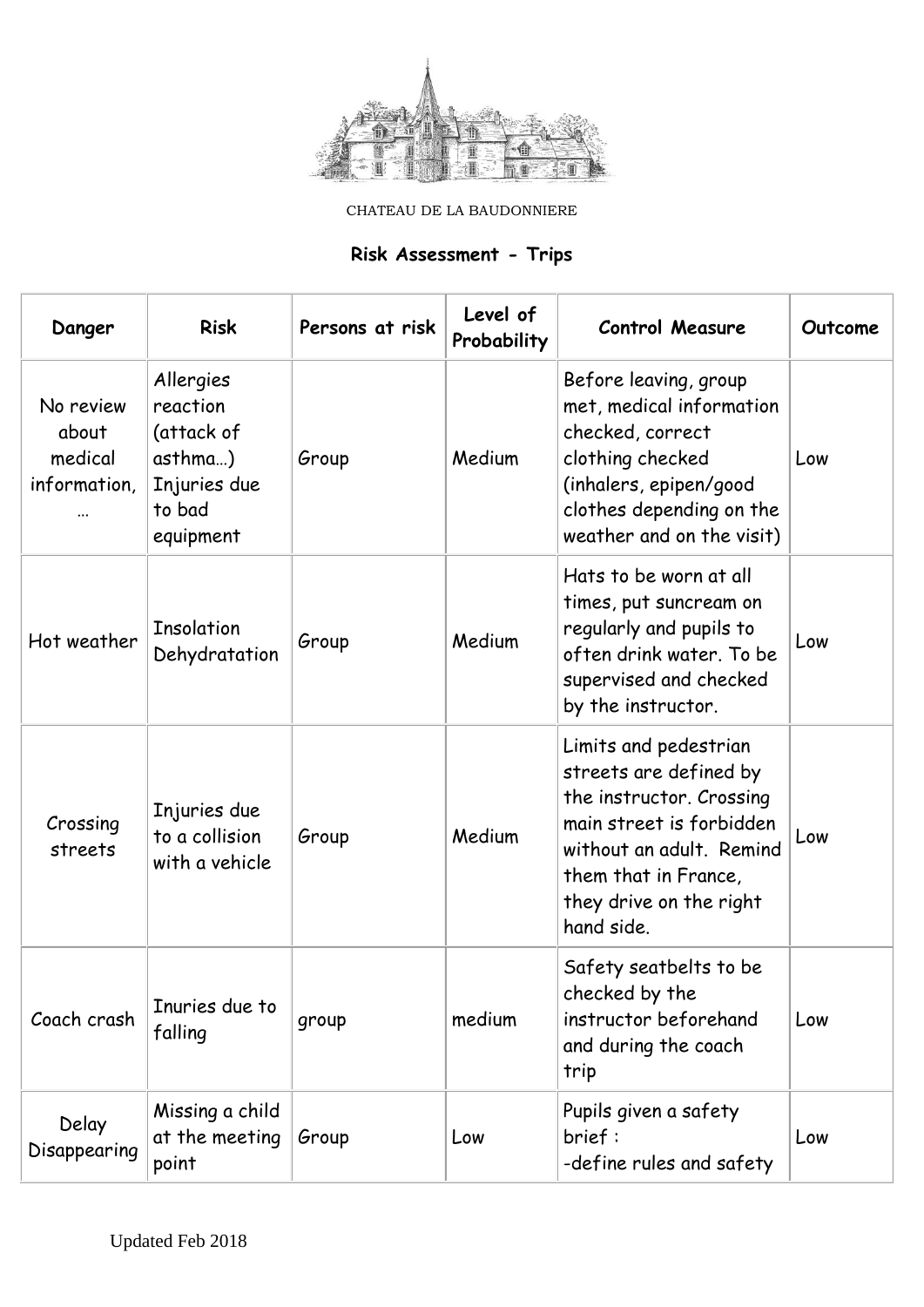

CHATEAU DE LA BAUDONNIERE

|                                          |                                      |       |        | limits<br>-stickers with the<br>Château phone number.<br>-organise small groups (4<br>minimum with a watch<br>per group/an adult per<br>group according to the<br>age of the pupils)<br>-pupils to stay with their<br>group at all times<br>-define a meeting time<br>and a meeting point, easy<br>to find and accessible<br>Instructor vigilant at all<br>times.<br>Check the number of<br>pupils at each meeting<br>point. |     |
|------------------------------------------|--------------------------------------|-------|--------|------------------------------------------------------------------------------------------------------------------------------------------------------------------------------------------------------------------------------------------------------------------------------------------------------------------------------------------------------------------------------------------------------------------------------|-----|
| Bags lost                                | Money and<br>personal<br>things lost | Group | Medium | To be said several times<br>during the day to keep<br>money and personal<br>things in a correctly<br>closed bag. Do not hold<br>your purse in your hand                                                                                                                                                                                                                                                                      | Low |
| Dangerous<br>toys (knives,<br>fireworks) | Injuries due<br>to handling<br>them  | Group | Medium | Define forbidden gifts<br>to be bought by pupils<br>(such as weapons,<br>fireworks, ): to be<br>checked and possibly<br>confiscated by the<br>instructor.                                                                                                                                                                                                                                                                    | Low |
| <b>Pick</b><br>pocketing<br>Dishonest    | <b>Incorrect</b><br>change back      | Group | Low    | Instructor to make<br>pupils aware of possible<br>dishonest salesmen.                                                                                                                                                                                                                                                                                                                                                        | Low |